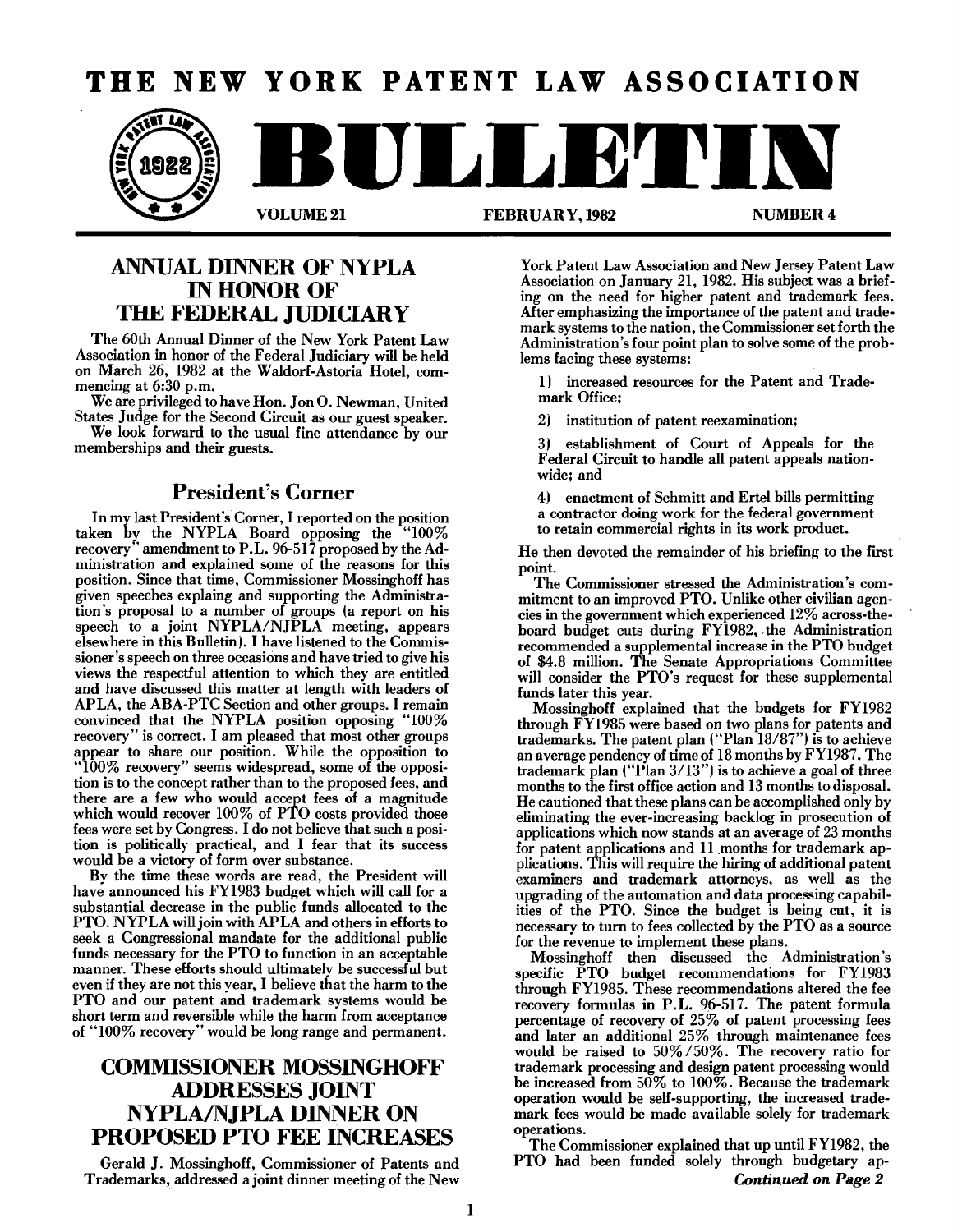### *Commissioner Mossinghoff-Continued from Page 1*

propriations, and fees went into the general funds of the U.S. Treasury. However, starting in FY1983 only the public support portion of the PTO will be funded by appropriations. The balance of the "budget" will be made up of fees collected by the PTO. The appropriated portion of PTO funds for FY1983 through  $F\bar{Y}$ 1985 will be substantially lower than in FY1982, and the Administration proposes to obtain the additional funds needed for the PTO from the increased fees resulting from an amended P.L. 96-517. Mossinghoff noted that during the period FY1983-FY1985 the fees under P.L. 96-517 would cover 43% of operating costs, while the increased fees under the proposed amendment to P.L. 96-517 would cover 58 % of such costs. Between FY1986 and FY1996, when maintenance fees will be received for patents, the rate of recovery is projected to increase from 58% to 90% with an average recovery for the period of 72%.

In order to assure that the PTO fees remain available for these programs, the Commissioner announced that he had reached an agreement with the Office of Management and Budget to maintain all such fees in a revolving or reimbursement fund for use by the PTO. He expressed confidence for Congressional approval of this arrangement.

The Commissioner painted a bleak picture for the PTO if it is limited to the Administration's proposed PTO appropriations during the period FY 1983-1985 and its fees under P.L. 96-517. The available funds for the PTO in FY1983 would be lower than the PTO budget for FY1981. By FY1987, he projected the average time of pendency for patent applications would be 55 months and by FY1985 disposition of trademark applications would be at a rate of 14 months for the first office action and 27 months for disposal. He further predicted that no new automation initiatives would be possible during the period FY1983 through FY1985 under the fees now authorized byP.L. %-517. He noted that since the amendments to P.L. 96-517 provided for 100% recovery of trademark processing fees, the proposed budgets contain no appropriations for these operations. As a result, if the amendments are not enacted, it will be necessary to borrow money from the patent system to keep the trademark system operating. He feared that this would cause further deterioration of both systems.

Mossinghoff concluded by emphasizing that the Administration's recommended fees were essential to the continued vitality of the PTO. He explained that the increased fees would not keep up with raises in the salaries of patent examiners. He also pointed out that the fees are in line with those charged by other industrialized nations, and that the average cost recovery of 72 % would be less than the 74% cost recovery sought by Congress in the last 1965 fee increase. Unless the increased fees are adopted, the Commissioner warned that the PTO operation would fall below even the present unacceptable level.

### FROM MINUTES OF TIlE BOARD OF THE BOARD OF DIRECTORS MEETING OF THE NEW YORK PATENT LAW ASSOCIATION, INC. JANUARY 18, 1982

The minutes of the last Board meeting were approved. Mr. Wyatt reported a slight profit had been made on the CLE meeting at the Concord Hotel.

Mr. Robin reported that Second Circuit Court of Appeals Judge Jou O. Newman had accepted his invitation to speak at the annual Judges Dinner. Letters of invitation to judges and other honored guests were to be mailed during the week of the Board Meeting. Various arrangements for the Judges Dinner were discussed including the suggestion of place cards on the dais.

Mr. Robin reported that the Association had been asked by the Assistant Commissioner for Trademarks Margaret M. Laurence, to forward recommendations of persons to be considered for the position of Chairman of the Trademark Trial and Appeal Board. The pay ceiling has recently been increased to \$58,500. Candidates should have ability and credentials which would gain the respect of the present TTAB members.

Mr. Robin reported on the reply by the Commissioner of Patents to the Association's comments on the PTO proposals for amendment of the fee provisions of Public Law 96-517. A discussion of the PTO fee proposal status followed. Further information is expected when the Commissioner addresses the Association on January 21 and when the Administration announces its budget in early February. Mr. Robin reported USTA appears to favor an increase in trademark fees by statutory amendment rather than by permitting the PTO to set fees as provided by Public Law 96-517 and the proposed amendment.

The Association's committee structure was discussed. There was general agreement that future Presidents should consider the direct appointment of chairmen for the important subcommittees.

Mr. Robin asked for volunteers to consider the PTO's automation report and the comments on it by Martin Kalikow. The study will be discussed at the next Board meeting.

The Board discussed the PTO proposals for amendment of rules pertaining to reissue and reexamination published on November 10, 1981 at 46 Federal Register 55666 and on December 8, 1981 at 1013 O.G. 19. Written submissions by Mr. Pegram and Lawrence S. Pope of Mohay Chemical Corporation were considered. The Board considered the ten topics listed below and adopted the eight resolutions set forth without dissent:

(11 RESOLVED, that the Association opposes the PTO proposal to eliminate public announcements of reissue applications (Rule  $1.\overline{11(b)}$ ).

(2) The Board was equally divided on the question of whether or not public access to reissue applications should be permitted without petition.

(3) RESOLVED, that the Association supports the elimination of consideration of so-called "no defect" reissue applications. (Rule 1.175(a)) (note resolution 10 below).

(4) RESOLVED, that the Association supports the PTO proposal to limit participation by protestors during examination, except that it does not consider a return postcard sufficient acknowledgement of receipt of a protest and requests that the PTO provide a formal acknowledgement of protests from the examining group.

(5) RESOLVED, that the Association supports the PTO proposal to provide for rejections and to permit appeals to the Board of Appeals in cases of failure to comply with the duty of disclosure, instead of striking applications without any right of appeal (Rules l.56(d)(i) and 1.193(c)).

(6) The Board agreed, without dissent, not to take a position on the PTO's proposals for amendment to rules 1.565(b) & (d) and 1.570(e) regarding clarification of the interlace between reissue examination and reexamination.

(7) RESOLVED, that the Association supports the PTO's proposal to draw attention to the significance of admissions in application and reexamination proceedings (Rule  $1.\overline{106(c)}$ ).

(8) In its discussion of the foregoing resolution, the Board agreed that the caption of form PTO·1449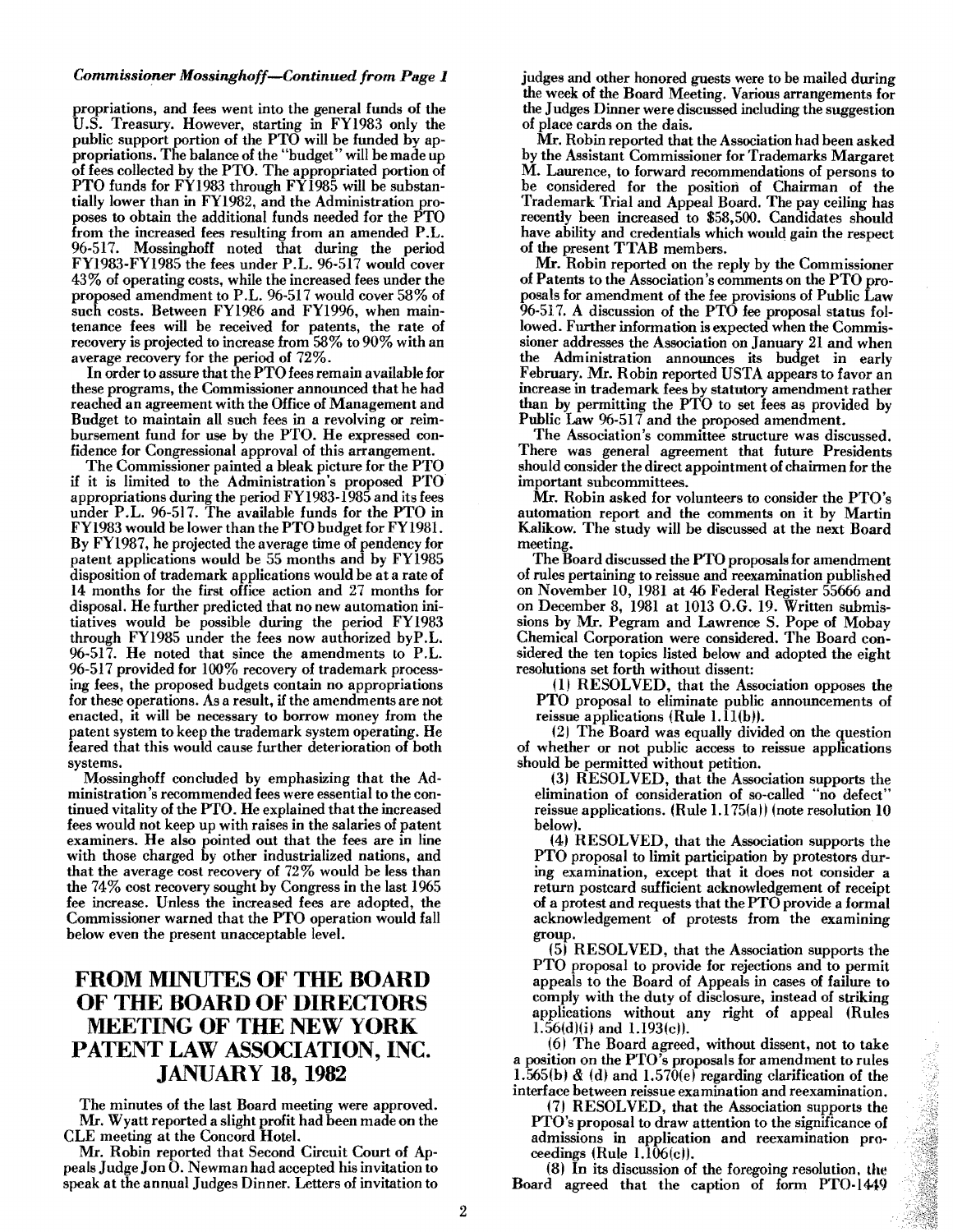designating it as a "List of Prior Art Cited by Applicant", was unnecessary and might lead to an unintended admission that something an applicant disclosed in an effort to comply with patent rule 1.56 was in fact a part of the prior art. The Board therefore adopted the following further resolution:

RESOLVED, that the Association urges the PTO to change the caption of its form PTO-I440 to "Disclosure Statement", eliminating the reference to "prior art."

(9) RESOLVED, that the Association supports the PTO proposal to clarify the data of disclosure in reissue and reexmination proceedings (Rules 1. 1751a), (b) §1.555).

10. In response to a concern expressed during the discussion of the last resolution, the Board adopted the following resolution:

RESOLVED, that the Association notes that patent rule 1.552(e) and the last sentence of proposed rule 1.555(d) provide that duty of disclosure questions will not be considered in reexamination proceedings, yet the opportunity to seek PTO consideration and correction of such an issue by reissue, as suggested in Rule 1.552(c), may not be available if "no-defect" reissue applications are eliminated; and expresses its concern over the entry in a patent's PTO record of a possible defect which cannot be cured in the PTO.

Mr. Pegram was designated to present the Association's views on the proposed rules to the PTO at the public hearing on February 4th.

### **FROM MINUTES OF THE BOARD OF DIRECTORS MEETING OF THE NEW YORK PATENT LAW ASSOCIATION, INC. DECEMBER 15, 1981**

Howard B. Baruaby, James L. Bikoff, William F. Dudine, Jr., and Philip Furgang attended as guests.

The minutes of the last Board meeting were distributed and accepted.

The Treasurer's report was distributed.

The first topic discussed was the PTO proposal for increased fees beyond those provided for in Public Law 96-517.

Messrs. Bikoff and Barnaby appeared to represent the views of the Committee on Trademark Law and Practice. Mr. Bikoff summarized that committee's report, saying that the committee recognized the need for some fee increase above the present level, opposes 100% recovery and strongly recommends that trademark fee income be applied only to the Trademark Operation.

Mr. Dudine, speaking for the Committee on Patent Law and Practice, said it was premature to comment on the details of the fee proposal, as he was awaiting a report of a subcommitee assigned to study the fee proposal.<br>The principal points discussed were

- the possibility that increased fees would be counterproductive, because of a resulting decrease in level of activity;

whether trademark fee recovery should be limited to 50% in view of the public benefit from federal trademark

-- the possibility, which has been suggested by the PTO. that if the level of recovery were not increased to

100%, the PTO budget would be decreased by 12%;<br>-- the fact that the PTO and Commerce Department represented to Congress last year that a first class job could be done in the PTO with the recovery level set by Public Law 96-517;

- the possibility that PTO receipts would be diverted, for example, elsewhere in the Commerce Department;

- the possible renewal of a campaign to make the PTO an independent agency as a means to control use of PTO receipts;

- the fact that we do not have access to the basic numbers underlying the PTO requests, and the numbers

that we are given keep changing; and<br>- the problems of control over and auditing of PTO costs if recovery were 100%.

A resolution was unanimously adopted that the New York Patent Law Association opposes any amendment of P.L. 96-517 establishing higher fees until such time as the PTO and the Bar have had sufficient experience with the fees mandated by this law and their impact upon users; and that the New York Patent Law Association also urges the PTO to promptly project the fees which would be required by P.L. 96-517 as enacted, including maintenance fees, so that we can give them appropriate consideration.

Mr. Robin suggested further discussion of the fee proposals at the next meeting, including the questions of

- whether the costs of the Trademark Trial and Appeal Board and Board of Patent Interferences should be considered a public responsibility because they perform the role of judicial tribunals;

- maintenance fees; and

- the results of prior fee studies.

Following a discussion in which the Board generally favored the establishment of a committee, Mr. Robin announced that he would appoint a Special Committee on Peoples Republic of China Patents and Trademarks; that he would appoint Mr. Lee as chairman, and Maria Lin, Bernard Gerb, and representatives of the committees on foreign patent law and foreign trademark law, as members.

## **HAGUE CONVENTION ABOLISHES REQUIREMENT OF LEGALIZATION OF FOREIGN PUBLIC DOCUMENTS**

Earlier this year, John P. Sinnott of American Standard, Inc., sent us a letter regarding the Hague convention which abolishes the requirement of legalization of foreign public documents. Unfortunately, we did not receive this letter in time for earlier publication, and we understand that a notice was issued in the December 1, 1981 issue of the Official Gazette regarding this matter.

Since the notice in the O.G. did not list the countries involved, we thought some of our readers might be interested in this list. These countries are: Austria, Belgium, Botswana, Cyprus, Fiji, France (and its territories), Federal Republic of West Germany, Hungary, Israel, Italy, Japan, Lesotho, Liechtenstein, Luxembourg, Malawi, Malta, Mauritius, Netherlands (and its territories), Portugal (and its territories), Seychelles, Spain, Surinam, Swaziland, Switzerland, Tonga, The United Kingdom (and its territories) and Yugoslavia.